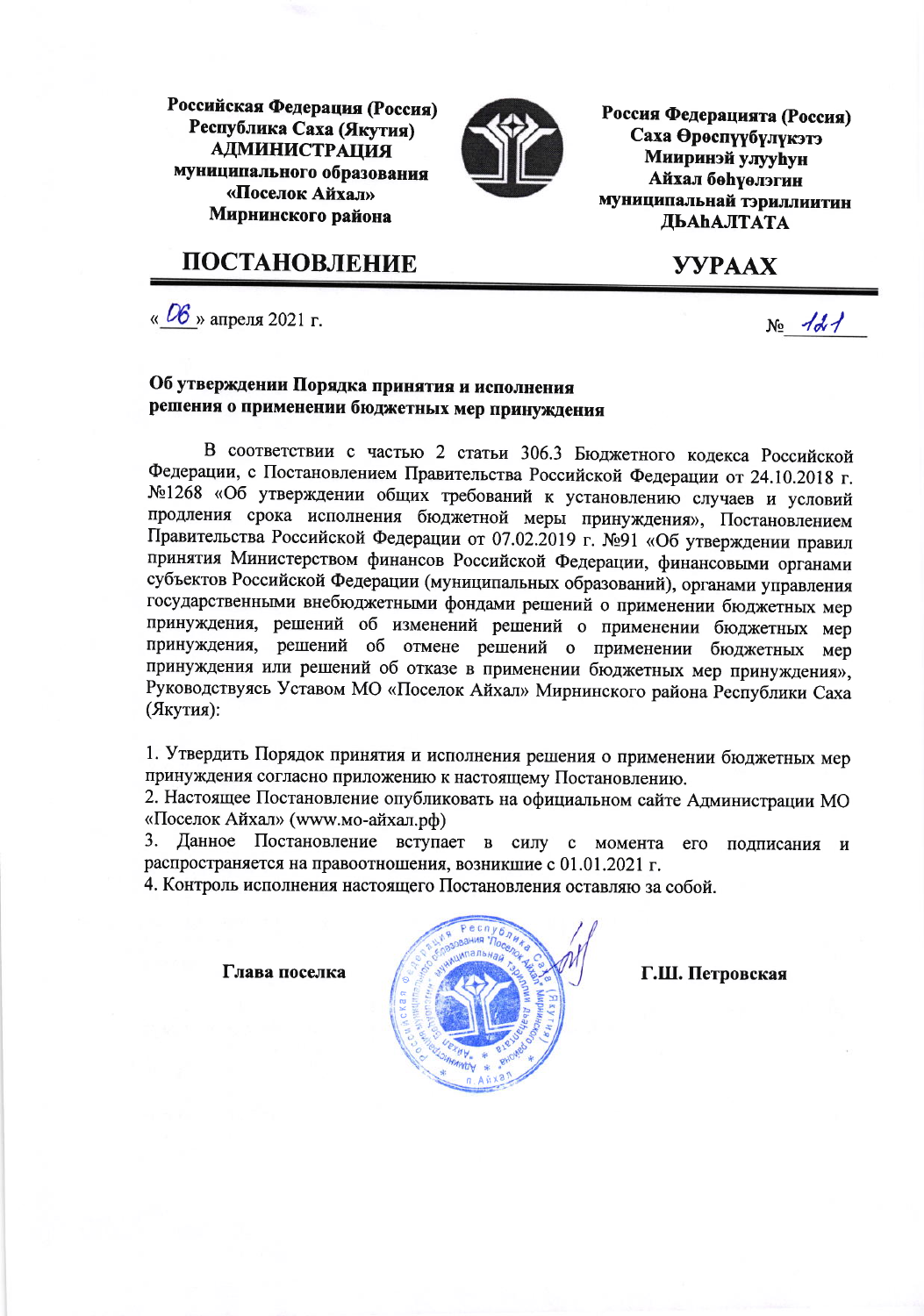к Постановлению №  $\frac{12}{100}$  от 06.04. 2021 г.

#### Порядок принятия и исполнения решения о применении бюджетных мер принуждения

1. Настоящий Порядок устанавливает правила принятия и исполнения Администрацией муниципального образования «Поселок Айхал» Мирнинского района Республики Саха (Якутия) (далее - МО «Поселок Айхал») решений о применении бюджетных мер принуждения к участникам бюджетного процесса, совершивших бюджетные нарушения.

2. Решение о применении бюджетных мер принуждения, предусмотренных главой 30 Бюджетного кодекса Российской Федерации принимается Главой поселка на основании уведомлений поступающих от должностного лица, осуществляющего функции органа муниципального финансового контроля (далее - орган финансового контроля).

3. Уведомление должно содержать:

- дату составления Уведомления;

- наименование органа муниципального финансового контроля или должностного лица, составившего Уведомление;

- наименование распорядителя бюджетных средств, получателя бюджетных средств, совершившего бюджетное нарушение (далее - нарушитель), к которому надлежит применить бюджетные меры принуждения;

- основания для применения бюджетных мер принуждения (вид бюджетного предусмотренного главой 30 Бюджетного кодекса Российской нарушения. ссылками нарушенные положения бюджетного Федерации,  $\overline{c}$ на Российской Федерации, нормативных правовых актов, законодательства регулирующих бюджетные правоотношения);

- период совершения бюджетного нарушения;

- сумму бюджетных нарушений в рублях;

- ссылку на номер и дату документа, составленного по результатам контрольного мероприятия, с указанием конкретных страниц, разделов, пунктов указанного документа, содержащих информацию о фактах выявленных бюджетных нарушений;

- дату окончания контрольного мероприятия;

- наименование должности и подпись с расшифровкой.

К Уведомлению должны быть приложены:

- заверенная копия документа (выписка из документа), составленного по контрольного мероприятия, совершения отражающего факт результатам бюджетного нарушения;

- заверенная копия документа, подтверждающего ознакомление уполномоченного должностного лица нарушителя с документом, составленным по результатам совершения бюджетного мероприятия, отражающим факт контрольного нарушения.

4. В течение 30 календарных дней после получения уведомления от органа финансового контроля о применении бюджетных мер принуждения, Администрацией МО «Поселок Айхал» принимается решение о применении бюджетной меры принуждения в форме распоряжения согласно приложению N 1 к настоящему Порядку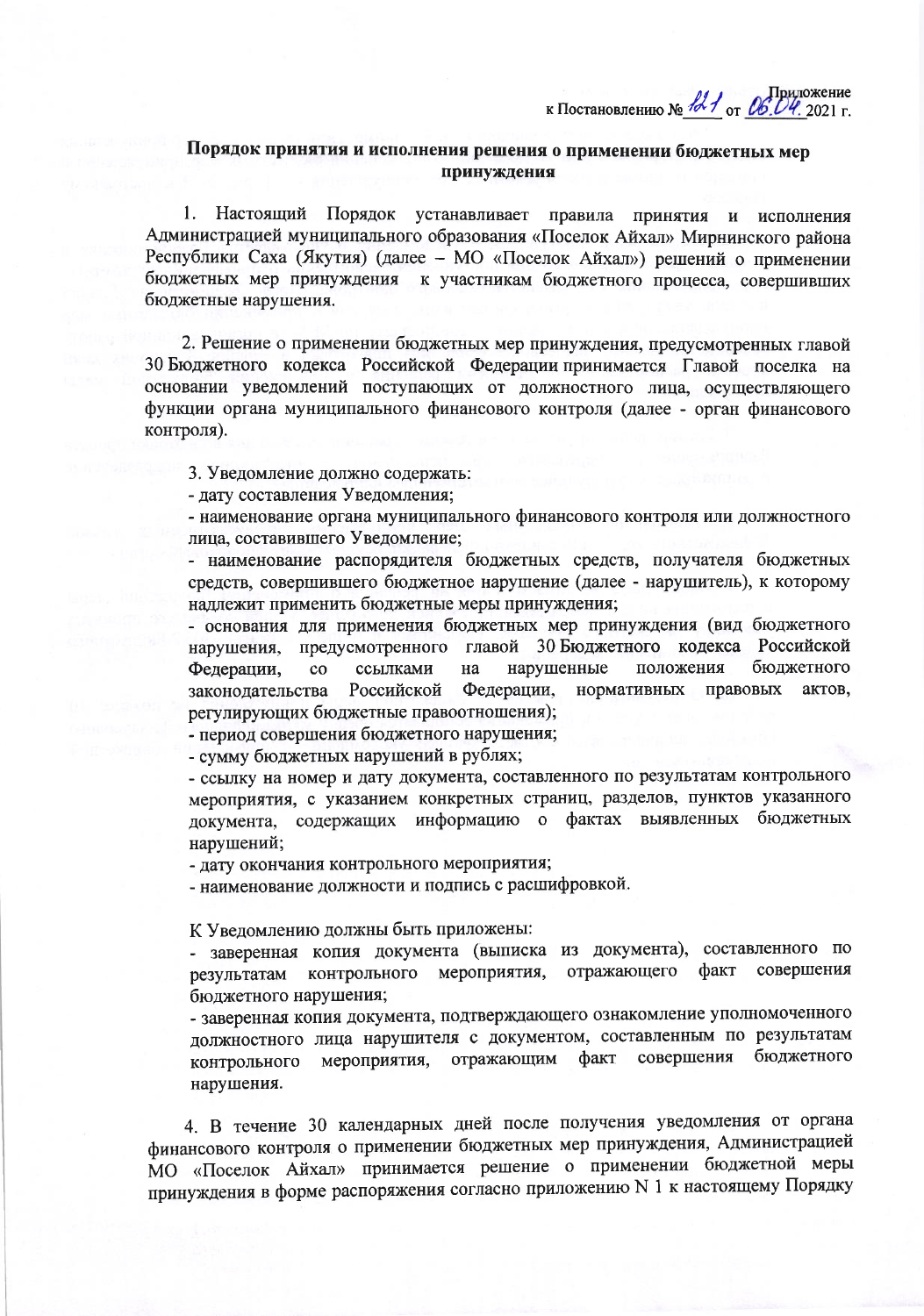(далее - Распоряжение).

5. Учет Уведомлений и распоряжений о применении бюджетных мер принуждения ведется в Журнале учета уведомлений о применении бюджетных мер принуждения и приказов о применении бюджетных мер принуждения по форме N 2 к настоящему Порядку.

6. Рассмотрение поступившего уведомления осуществляется Главой поселка в течение 3 рабочих дней со дня поступления уведомления о применении бюджетных мер принуждения от органа финансового контроля. После рассмотрения Главой поселка, уведомление органа финансового контроля о применении бюджетных мер принуждения передается главному специалисту по МСУ и организационной работе Администрации МО «Поселок Айхал» для подготовки в течение 3 рабочих дней проекта распоряжения о принятии решения о применении бюджетной меры принуждения.

7. Распоряжение принимается в течение 3 рабочих дней со дня подготовки проекта Распоряжения и передается для исполнения в структурное подразделение Администрации, курирующее соответствующее направление.

8. Применение бюджетных мер принуждения, предусмотренных главой 30 Бюджетного кодекса Российской Федерации, осуществляет финансовый орган.

9. Копия распоряжения о принятии решения о применении бюджетной меры принуждения направляется Администрацией не позднее 5 дней со дня его принятия участнику бюджетного процесса, указанному в пункте 2 статьи 306.2 Бюджетного кодекса Российской Федерации.

10. О результатах применения бюджетной меры принуждения не позднее 10 рабочих дней с даты их применения сообщается органу муниципального финансового контроля, направившему соответствующее уведомление о применении бюджетной меры принуждения.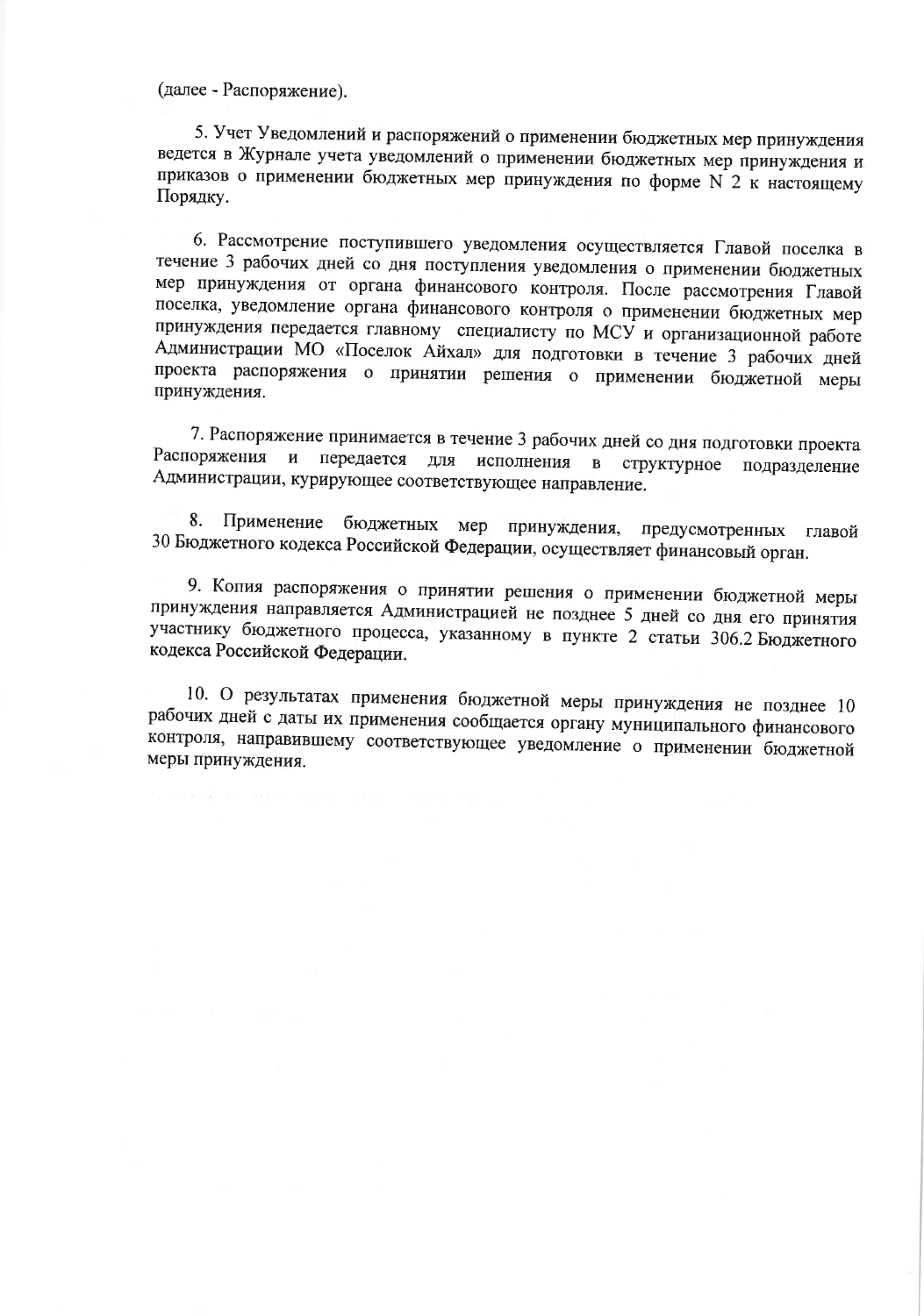#### Приложение N 1 к Порядку исполнения решения о применении бюджетных мер принуждения

# Форма решения о применении бюджетной меры принуждения

О применении бюджетной меры принуждения

На основании уведомления

(наименование органа финансового контроля)

о применении бюджетных мер принуждения, в соответствии со статьями 306.2 и 306.3 Бюджетного кодекса Российской Федерации:

1. Применить к

меру бюджетного принуждения -

(указывается мера бюджетного принуждения,

вид и размер средств, подлежащих взысканию) 2. Настоящее распоряжение вступает в силу со дня его подписания.

Уполномоченное

должностное лицо

(подпись)

(расшифровка подписи)